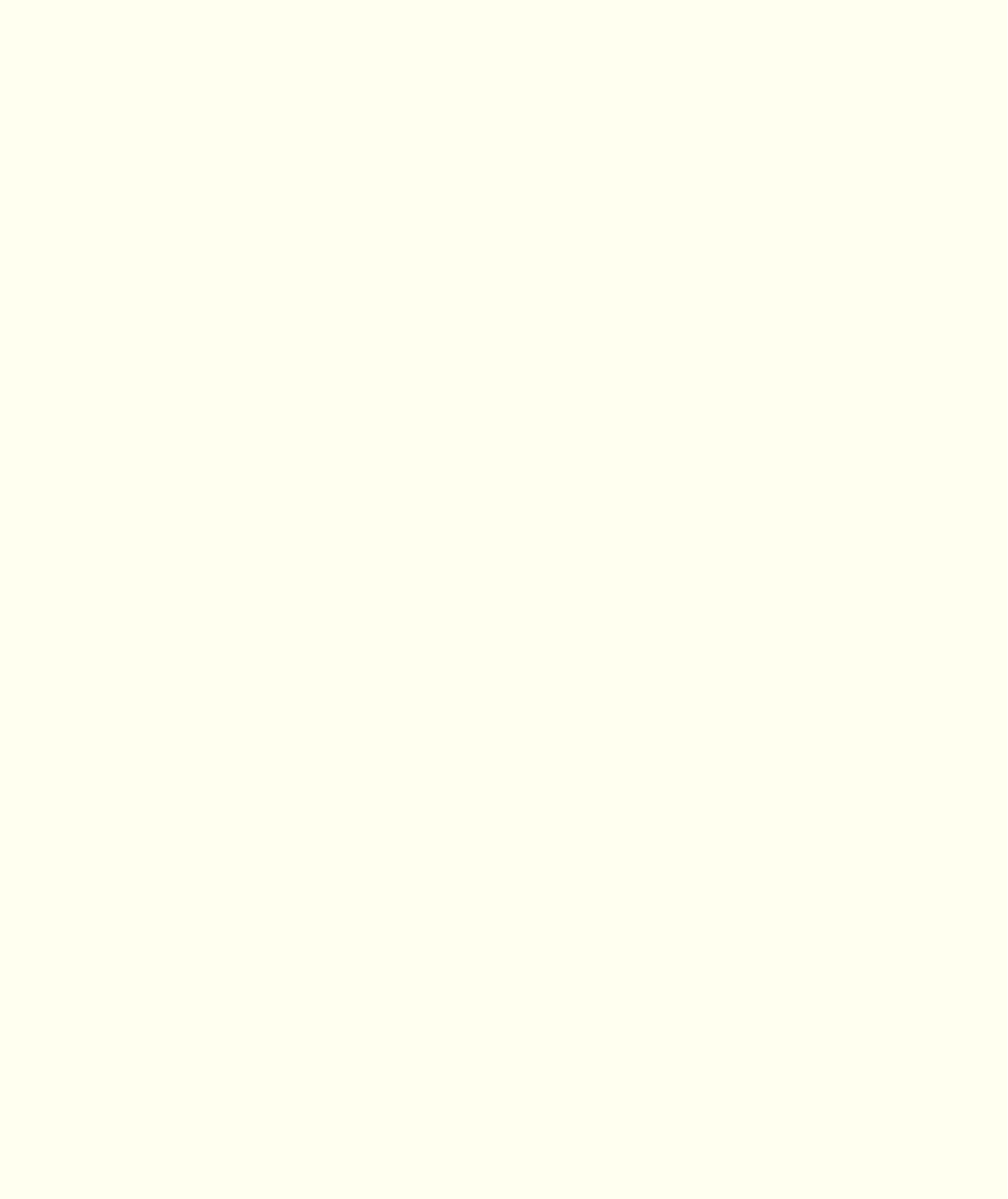## *Afterword:* Everyman *as a Dual Play*

André Lascombes Université François-Rabelais - CESR/CNRS

On reading the programme some two weeks before the event and realizing that I was last on the list of speakers, I rejoiced that I might be able (everything useful having been said already on the environment and the nature of the play) to dispense with introductory developments and immediately concentrate on my topic. In the event, I felt on the evening before my paper was scheduled that my expectations had been more than fulfilled and that, in fact, little useful and new remained for me to offer—an impression further confirmed by three other brilliantly demonstrative arguments the next morning. Yet apart from the fact that I could hardly be so impudent as to withdraw my paper altogether at such short notice, had I done so I would have abdicated the pleasant privilege of thanking in my own name colleagues and students for what they all have brought to us, first in attending and in bringing their rich contributions, and no less importantly in getting involved in our performance of the play *Everyman* (by taking parts in the play and by creating an encouraging audience). I therefore decided at the very last minute to compromise and restrict my initial paper to a set of two remarks on questions that possibly deserved further comment.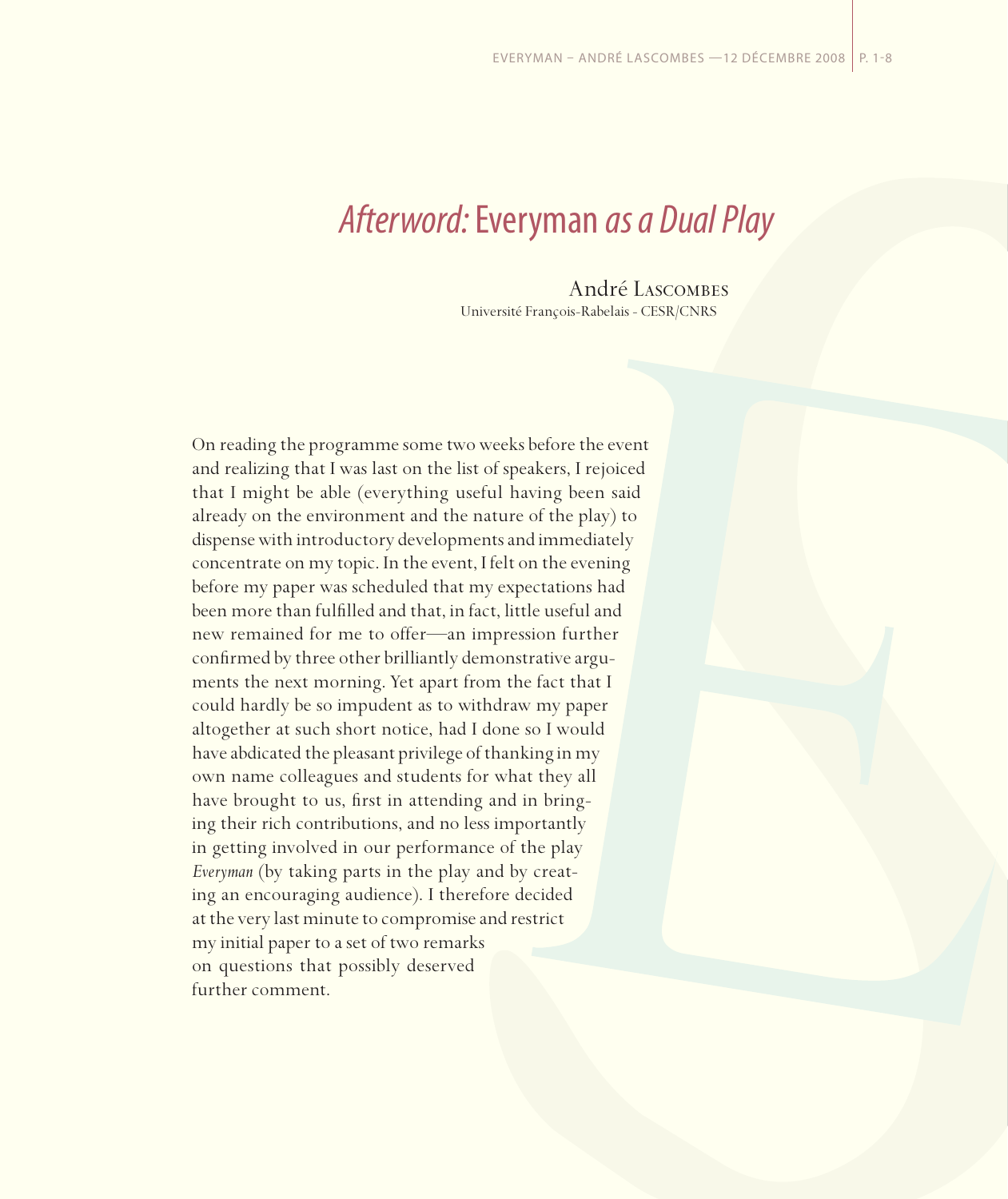## On the Disputed Nature of the Play Everyman

I would like to return briefly to a question which has several times been alluded to during these two days: that of *Everyman's* proximity to (or distance from) the morality drama as we know it in the English corpus. I would like briefly to insist, before we leave the play, on what strikes me as being its basic *dual* and even *ambiguou*s nature, further claiming that its generic affiliation deserves further critical debate. Peter Happé and Richard Hillman, in particular, have today underlined the importance of both its resemblances to and differences from the other morality plays in its dramatic structure and its allegorical mode. Clifford Davidson and the other editors of the edition of *Everyman* also recognize in their commentary that an intricate and major question is involved.<sup>1</sup> These references prompt me to suggest what, at this stage, certainly remains a peripheral and partial answer but may hopefully help put the problem in a different light. "Genre" being now recognized as an invention of the Age of Enlightenment, it does seem something of a critical delusion to pose affiliation to any of today's genres as *the* defining rule for any medieval aesthetic product. That is what the Canadian medievalist Paul Zumthor suggested years ago about medieval poetry.<sup>2</sup> It is even more enlightening to note that a similar approach is adopted to deal with non-European theatrical artefacts belonging to a still largely oral culture. Critics studying traditional aspects of African culture assert that what goes there by the name of theatre must be regarded as one *individual item* in a cultural compound likely to incorporate singing, dancing, gesturing and speech, and, more importantly still, as *one moment* of its overall effect and significance. What the Adioukrou of the Ivory Coast define as "play" precisely refers to such a product, defined as "a cultural activity embodied by a living collective actor performing to a united community that share the same body of cultural beliefs and aesthetic emotions, and (it is added) thereby rehearsing what amounts to collective instruction."

<sup>.</sup> Clifford Davidson, M. W. Walsh and Ton J. Broos, eds., *Everyman and Its Dutch Original*: *Elckerlijc* (Kalamazoo, MI: Medieval Institute Publications, 2007); see Introd., p. 3, where the editors acknowledge the impact of Enlightenment prejudices upon subsequent later to present day'sassessments of the play's relation to morality drama.

<sup>.</sup> Paul Zumthor, "Poésie et théâtralité: l'exemple du Moyen Âge", *Le théâtre et la cité dans l'Europe médiévale*, Actes du Ve Colloque international de la Société internationale pour l'étude du théâtre médiéval, Perpignan, Juillet , ed. Jean-Claude Aubailly et Edelgard E. DuBruck, *Fifteenth Century*  Studies, vol. 13 (Stuttgart, Hans-Dieter Heinz Akademischer Verlag, 1988), pp. 3-12.

<sup>3.</sup> Le Théâtre négro-africain, Proceedings of the Conference held at the University of Abidjan, 15-29 avril 1970, and prepared by Bernard Mouralis (Paris, Editions Présence Africaine, 1971). My quotations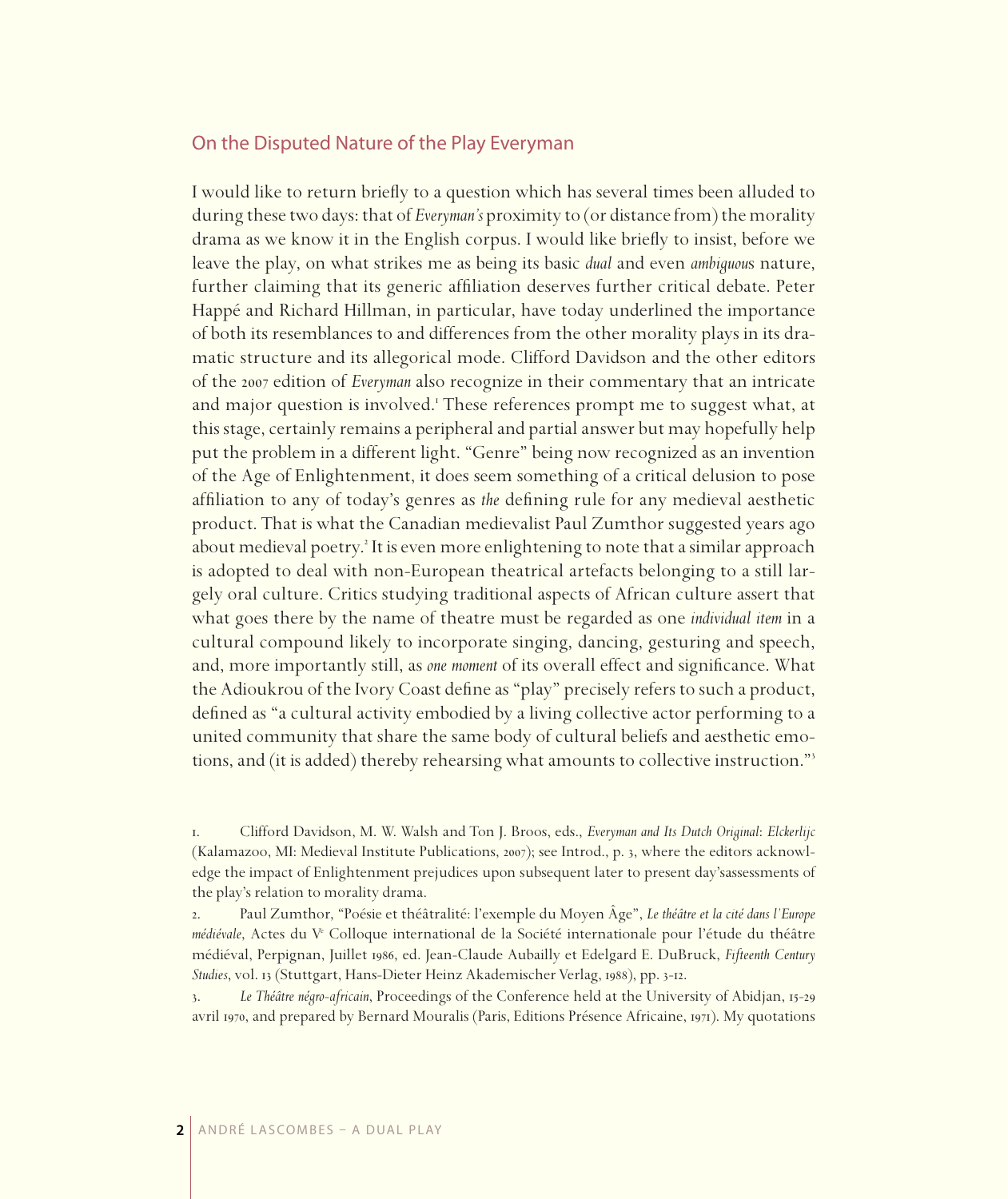If we remember that medieval theatre in Europe (and in England at the period of the publication of *Everyman)* was functionally connected with the dissemination and defence of the dominant religious and political ideology and ethos, we may more willingly regard the play in question as structurally reflecting such a dual function: one that provides physical and emotional on-the-spot enjoyment of a performed action, but which also offers, wrapped up in it, as it were, and preserved for later intellective assimilation and memorial consumption, an article of the socio-political faith. That *Everyman* could be such a "double-barrelled event" should, it seems to me, be a serious hypothesis. It is in fact what the Messenger's description suggests (ll. 3-9 and 20-21 of the play as we have it), <sup>4</sup> together with some oblique addresses both to characters *and* audience (1.694 as well as ll. 867-69), and lastly the explicit bracketing of the play-text between the initial and final exhortations of the Messenger and the Doctor. Could we not, therefore, consider that the play structurally assumes the quasi-constant superposition of two reception attitudes by a special category of consumers: the "spectators-readers" that Greg Walker, among others, analyses as that of its possible, or probable, addressees.

## **The Semantic and Theatrical Structure of the Play**

My second very brief point primarily concerns the function in the play of the character Goods as the decisive agent of the hero Everyman's moral change, and it has therefore to do with the semantic and theatrical structure of the play as a whole. Having to keep here to essentials, I will just call attention to the very particular nature and function of that allegorical character, whose exceptional status feeds what I feel is the central paradox of the play, one upon which the dramatic action and the whole ideological lesson crucially revolve and which inevitably determines

are from B. Kotchy, "Discours inaugural", p. 10, and Harris Memel-Fote's paper: "Anthropologie du théâtre négro-africain traditionnel", pp. 26-27.

<sup>4.</sup> Both in A. C. Cawley, ed., *Everyman* (Manchester: Manchester University Press, 1961), and in G. Cooper et Charles Wortham, eds., *The Sommoning of Everyman* (Nedlands: University of Western Australia Press, 1980). The importance of the Messenger's warning has been pointed at already by Bob Godfrey in "Everyman (Re)Considered", a paper given at the 4th International Conference on Aspects of European Medieval Drama, Camerino, 5-8 Aug. 1999, in *European Medieval Drama* 4, ed. S. Higgins and A. Lascombes (Turnhout: Brepols, 2000), pp. 155-68.

<sup>.</sup> Greg Walker*, The Politics of Performance in Early Renaissance Drama* (Cambridge: Cambridge University Press, 1998); see chap. I.